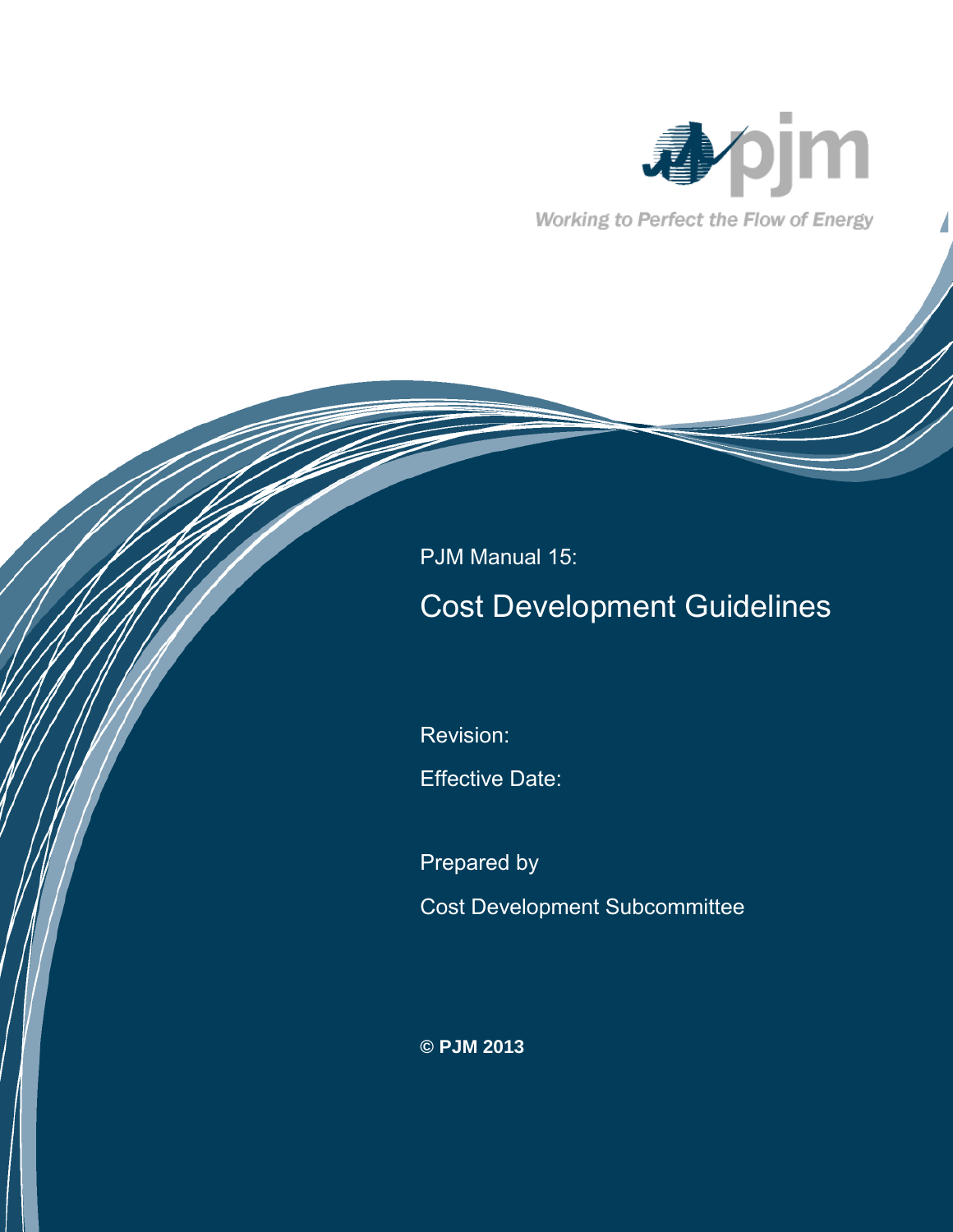

## **2.6.4 Equivalent Hourly Maintenance Cost**

The hourly Maintenance Cost in dollars per hour. This is defined as total maintenance dollars divided by equivalent service hours or total fuel, depending on unit type.

> E T E

> > Or

Equivalent Hourly Maintenance Cost (\$/mmbtu) = **Total Maintenance Dollars Total Fuel** Estimated Year 2011 Total Maintenance Example for a Combustion Turbine

Total Maintenance Cost<sub>2011</sub> =  
\n(Annual Maintenance Cost<sub>2010</sub> \* 
$$
\frac{\text{Escalation Index}^{2011}}{\text{Escalation Index}^{2010}} +
$$
  
\n(Annual Maintenance Cost<sub>2009</sub> \*  $\frac{\text{Escalation Index}^{2011}}{\text{Escalation Index}^{2009}} +$   
\n(Annual Maintenance Cost<sub>2008</sub> \*  $\frac{\text{Escalation Index}^{2011}}{\text{Escalation Index}^{2009}} + 0$   
\n... 0 (Annual Maintenance Cost<sub>2008</sub> \*  $\frac{\text{Escalation Index}^{2011}}{\text{Escalation Index}^{2008}} + 0$   
\n... 0 (Annual Maintenance Cost<sub>2000</sub> \*  $\frac{\text{Escalation Index}^{2011}}{\text{Escalation Index}^{2000}}$ )

Estimated Year 2011 Equivalent Service Hours

Equivalent Service Hours =

(Cyclic Starting Factor \* Number of Starts) + Total Operating Hours + (Cyclic Peaking Factor \* Number of Hours above Baseload)

> Cyclic Starting Factors and Cyclic Peaking Factors values shall be consistently used for equivalent service hours and cost based offer calculations for Combined Cycle and Combustion Turbine Units. See cyclic starting factor and cyclic peaking factor in section 5.6.3 & 6.6.3

> > Equivalent Hourly Maintenance Cost  $(\frac{4}{H}$ Our) =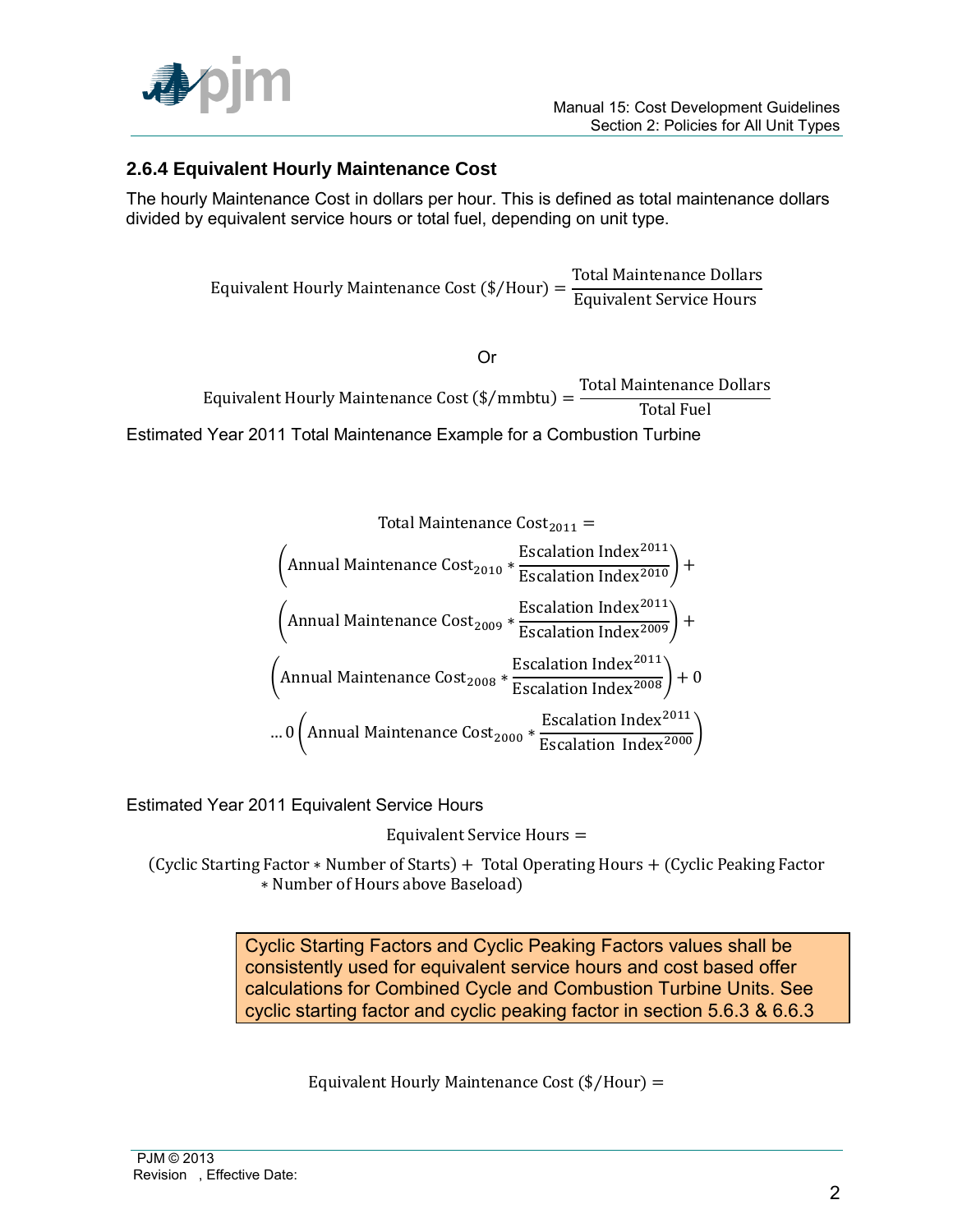

T E \$  $\mathbf{1}$ 

*Exhibit 2: Example Calculation of Maintenance Adder for a CT using a 10 year Maintenance Period*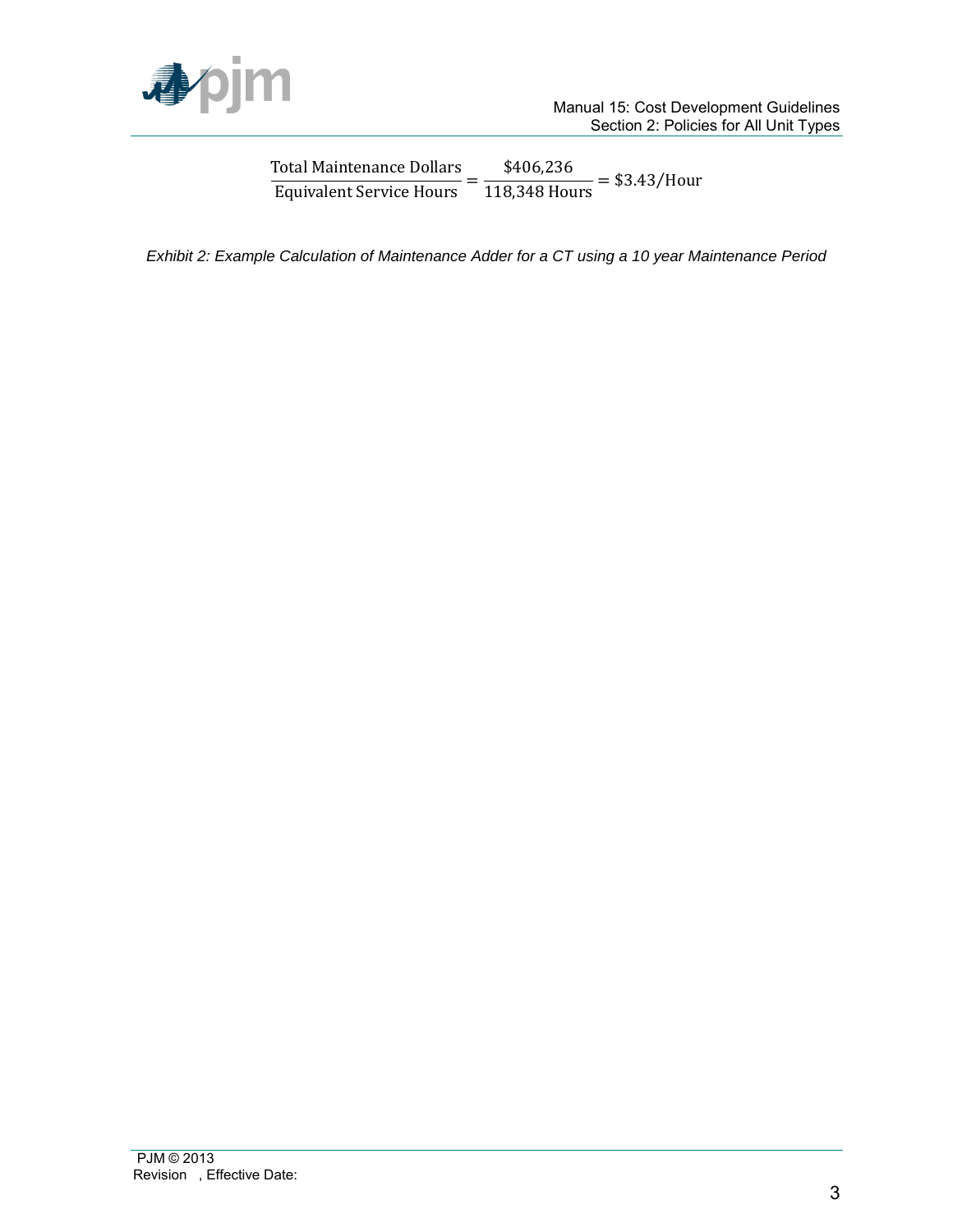

# **Section 5: Combined Cycle (CC) Cost Development**

## **5.6 Maintenance Cost**

**Note:** The information in Section 2.6 contains basic Maintenance Cost information relevant for all unit types. The following additional information only pertains to combined cycle units.

**Combined Cycle Maintenance Adder** – The dollars per unit of fuel (or heat) as derived from FERC Accounts 512, 513, and 553. If submitting as a simple cycle combustion turbine, use total dollars from FERC Account 553 divided by Equivalent Service Hours (ESH).

#### **5.6.1 Combined Cycle / Combustion Turbine Long Term Service Contract Cost Recovery**

A generation owner that has a currently in effect Long Term Service Contract (LTSA) with a third party vendor to provide overhaul and maintenance work on a Combustion Turbine (CT) either as part of a Combined Cycle (CC) plant or as a stand-alone CT, may file with the PJM MMU or PJM for inclusion of any variable long term maintenance costs in cost based offer bids pursuant to the Cost Methodology Approval Process, if the following conditions are met:

- The included variable long-term maintenance costs are consistent with the definition of such costs in the Cost Development Guidelines
- And the dollar value of each component of the variable long-term maintenance costs is set specifically in the LTSA.

## **5.6.2 Long Term Maintenance Expenses**

**Long Term Maintenance Expenses** - Combined Cycle Plant major inspection and overhaul expenses, after being approved by the MMU, may be included until June 1, 2015 in variable maintenance expenses. Previously approved Long Term Maintenance Expenses will be removed from maintenance history as of June 1, 2015.

## **5.6.3 Equivalent service hours (ESH)**

The estimated hours the unit will run based on history:

Equivalent Service Hours =

(Cyclic Starting Factor \* Number of Starts) + Total Operating Hours at any load level

+ (Cyclic Peaking Factor \* Number of Hours above Base load temperature limit)

Combined Cycle CTs shall use OEM supplied values for Cyclic Starting Factor and Cyclic Peaking Factor even if the CT technology is no longer being built. In situations where Cyclic Starting Factors or Cyclic Peaking Factors are unknown or unavailable, Combined Cycle CTs shall use:

Cyclic starting factor = 5.0 for aircraft - type CTs and 10.0 for industrial - type CTs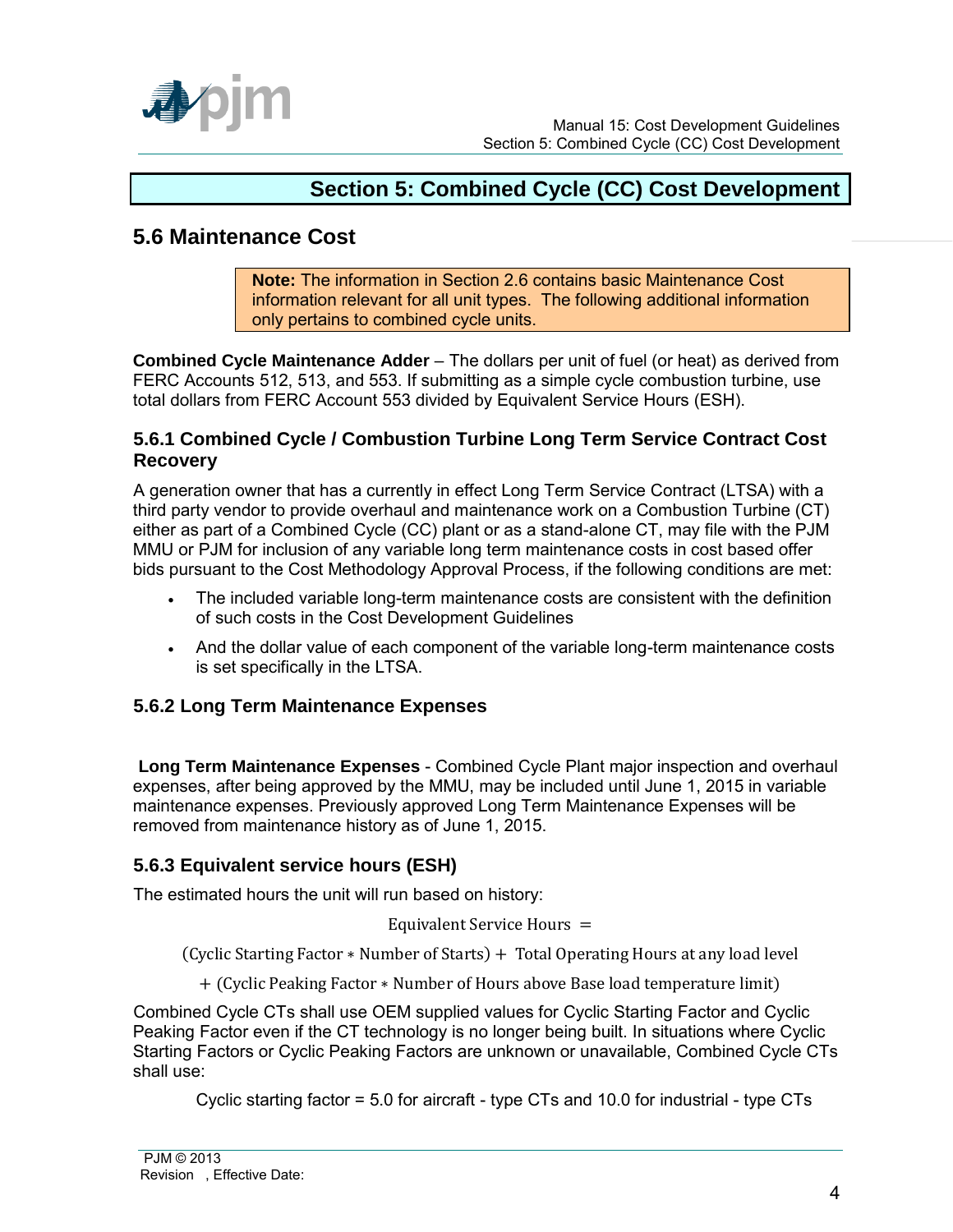

And

Cyclic peaking factor = 3.0 for all CTs.

Where:

A Cyclic starting factor = 10.0 for an industrial - type CT

For example, the incremental maintenance charged to one start on an industrial - type CT is equivalent to the incremental maintenance attributable to ten hours of base load operation.

And the Cyclic peaking factor = 3.0

This means that the additional incremental maintenance charged to the incremental energy between base and peak loads is equivalent to the incremental maintenance attributable to three hours of base load operation.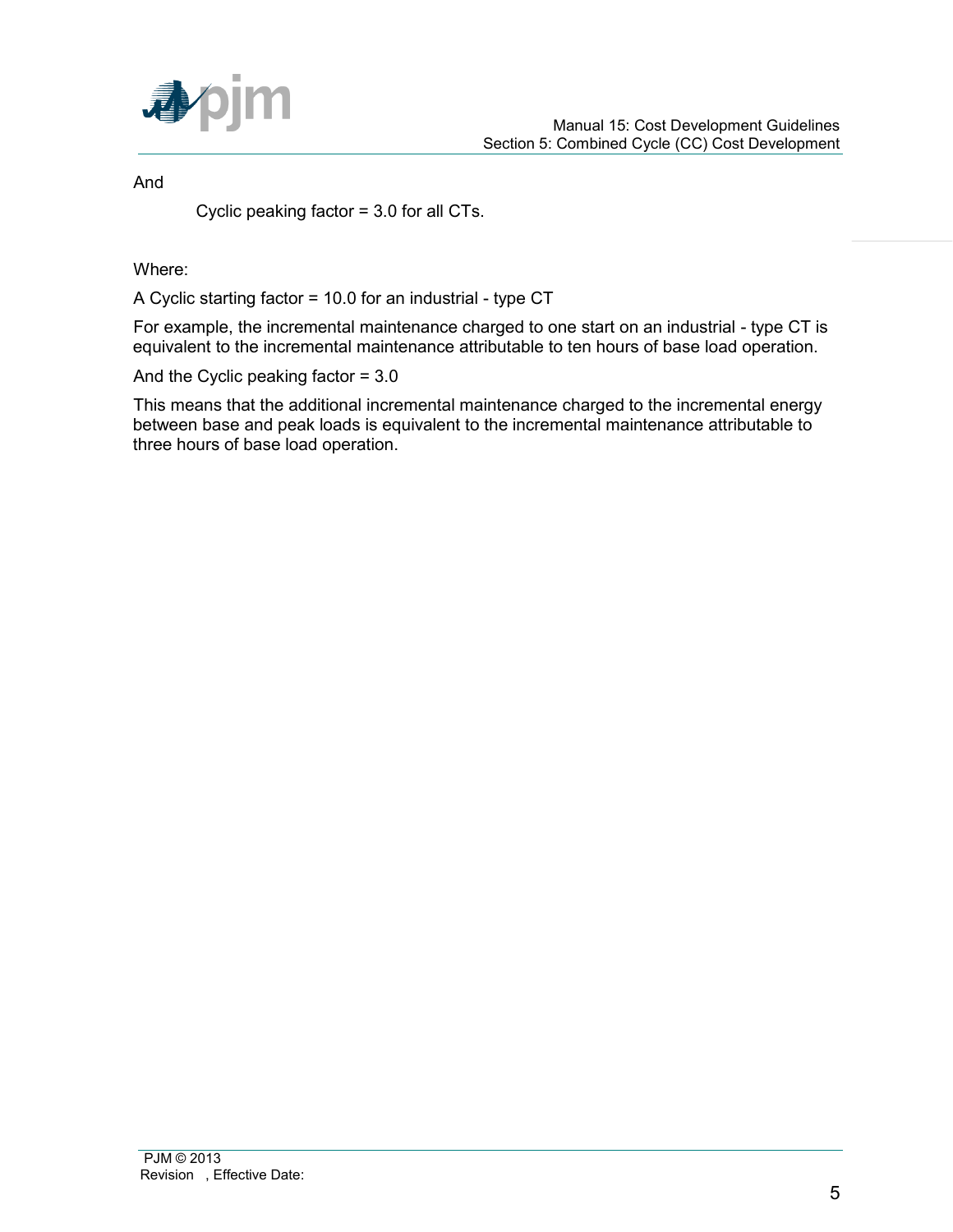

# **Section 6: Combustion Turbine (CT) and Diesel Engine Costs**

## **6.6 Maintenance Cost**

**Note:** The information in Section 2.6 contains basic Maintenance Cost information relevant for all unit types. The following additional information only pertains to CT and diesel engine units.

**Combustion Turbine - Maintenance Adder** – The total dollars from FERC Account 553 divided by Equivalent Service Hours (ESH).

**Industrial Combustion Turbine** – This is a combustion turbine developed specifically for power generation.

**Aircraft - Type Combustion Turbine** – These are combustion turbines originally designed for aircraft and modified for power generation.

**Diesel - Maintenance Adder** – The total dollars from FERC Account 553 divided by total fuel burned (in MBTUs).

**Combustion Turbine Start** – For calculating combustion turbine maintenance cost, only the number of successful starts to synchronization shall be used. Successful starts should include those at the direction of PJM and for company tests.

 **Long Term Maintenance Expenses** – Combustion Turbine Plant major inspection and overhaul expenses, after being approved by the MMU, may be included until June 1, 2015 in variable maintenance expenses. Previously approved Long Term Maintenance Expenses will be removed from maintenance history as of June 1, 2015.

#### **6.6.1 Combustion Turbine Maintenance Adder Example**

Equivalent Hour Maintenance Cost = T E

(Industrial Unit)

Peak Hours = 200 Hrs

Service Hours = 2000 Hrs

No. of Starts = 300

Peak Pickup = 5 MW

Peak Hours are the hours run above base load temperature rating.

Total Maintenance Dollars =\$100,000

(Actual historical maintenance data escalated to present value).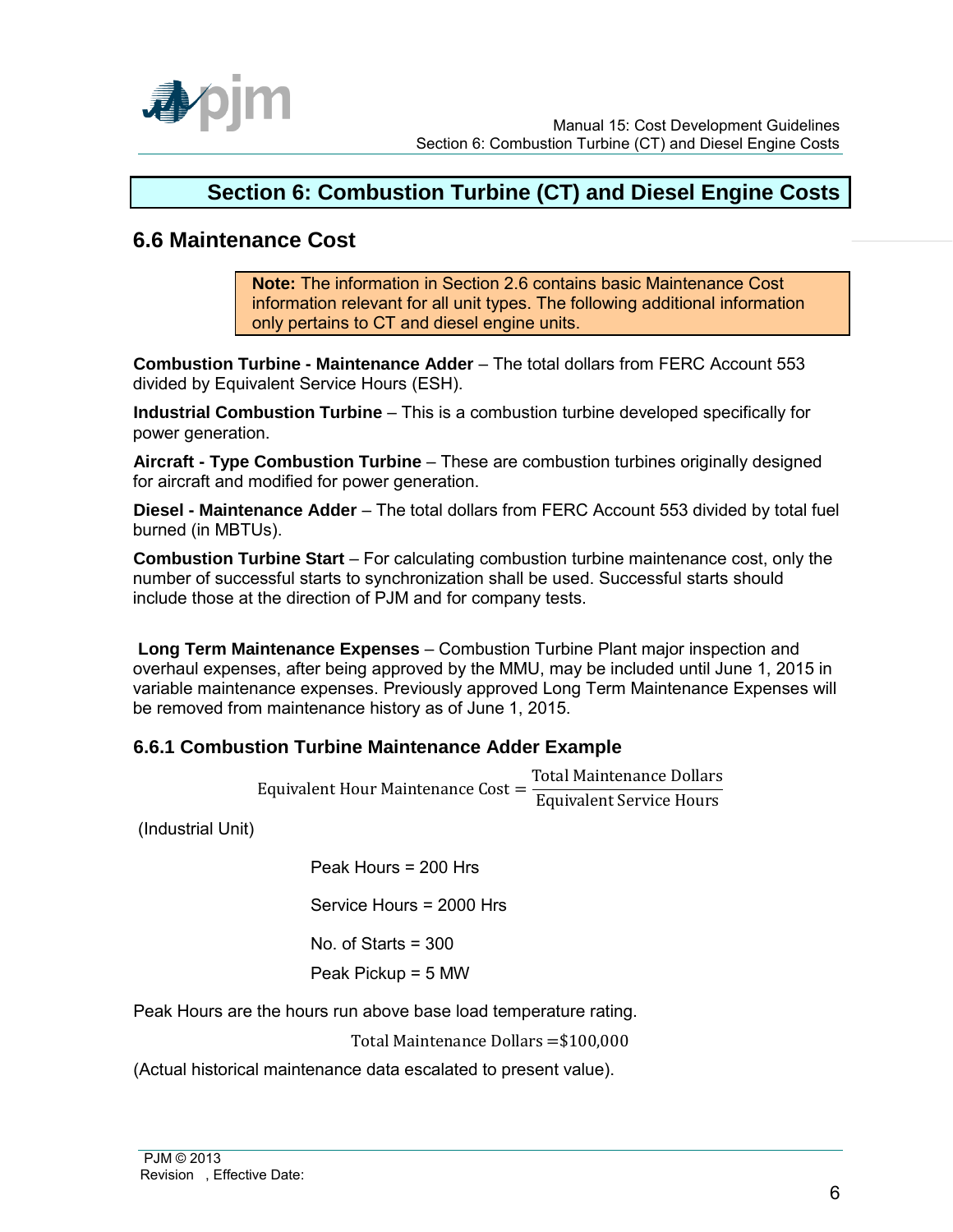

Cyclic Starting Factor = 10, Cyclic Peaking Factor = 3 (Note: Cyclic Starting Factor = 5 for aircraft engine CT's).

> E \$  $\overline{(\ }$  $= $17.86 / Hr.$

Calculation of maintenance rates

Starting Maintenance Cost = Cyclic Starting Factor \* Equivalent Hourly Maintenance Cost  $= 10 * $17.86 = $178.60$  per start

Hourly Maintenance Rate = Equivalent Hourly Maintenance Cost =  $$17.86/hour$ 

Peak Incremental Maintenance Rate

 $=$  $\mathsf{C}$ P

$$
=\frac{3*\$17.86}{5}
$$

 $= $10.72$  per MWh

 *Exhibit 15: Combustion Turbine Maintenance Cost Adder Example* 

## **6.6.2 Combustion Turbine Long Term Service Contract Cost Recovery**

A generation owner that has a currently effective Long Term Service Contract (LTSA) with a third party vendor to provide overhaul and maintenance work on a Combustion Turbine (CT) may file a request for inclusion of any variable long term maintenance costs in cost based offer bids, pursuant to the Cost and Methodology Approval Process if the following conditions are met:

- The included variable long-term maintenance costs are consistent with the definition of such costs in the Cost Development Guidelines
- And the dollar value of each component of the variable long-term maintenance costs is set specifically in the LTSA.

#### **6.6.3 Equivalent service hours (ESH)**

The estimated hours the unit will run based on history.

Equivalent Service Hours =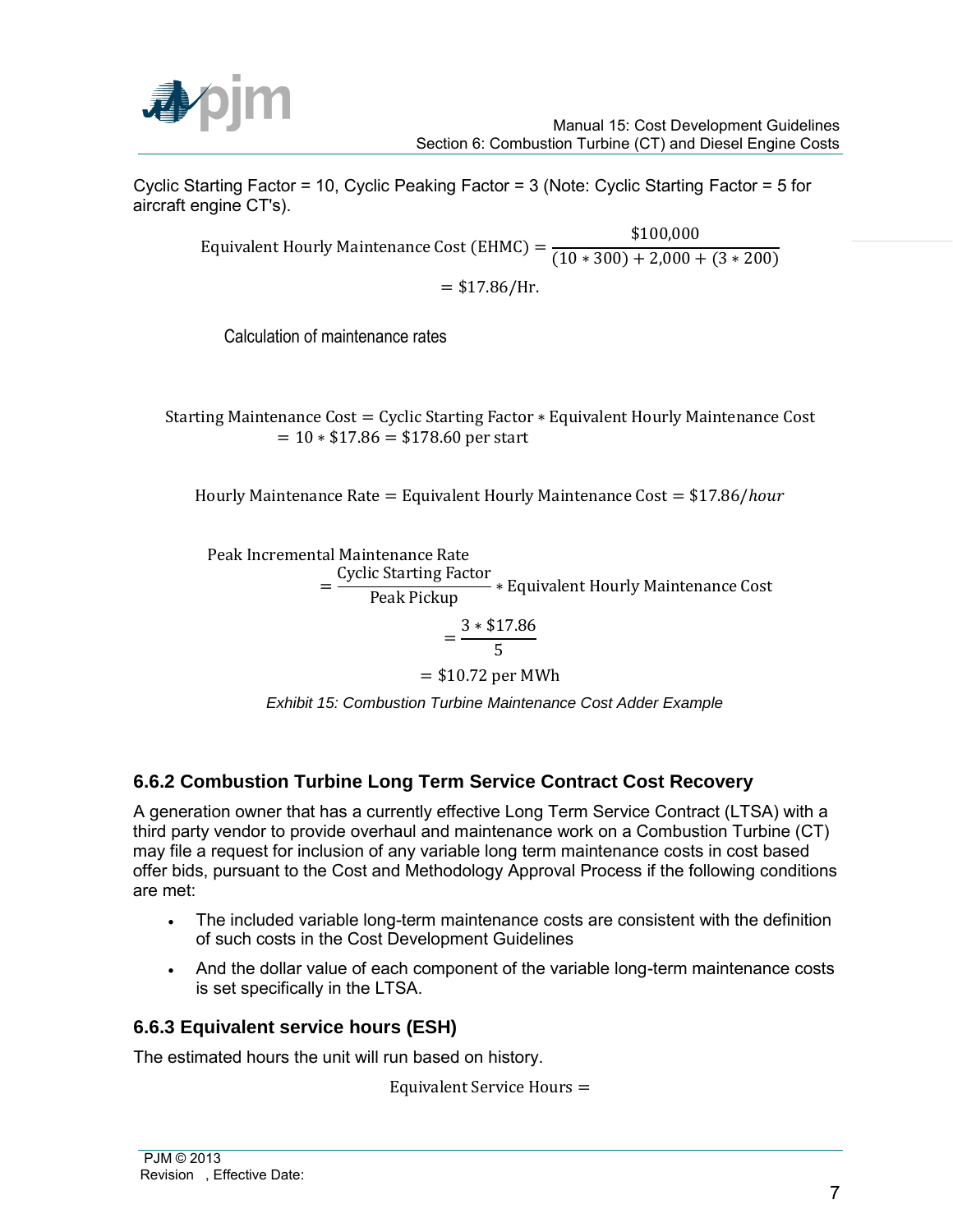

(Cyclic Starting Factor \* Number of Starts) + Total Operating Hours at any load level

+ (Cyclic Peaking Factor \* Number of Hours above Base load temperature limit)

Combustion Turbines shall use OEM supplied values for Cyclic Starting Factor and Cyclic Peaking Factor even if the CT technology is no longer being built. In situations where Cyclic Starting Factors or Cyclic Peaking Factors are unknown or unavailable, Combustion turbines shall use:

Cyclic starting factor = 5.0 for aircraft - type CTs and 10.0 for industrial - type CTs

And

Cyclic peaking factor = 3.0 for all CTs.

Where:

A Cyclic starting factor = 10.0 for an industrial - type CT

For example, the incremental maintenance charged to one start on an industrial - type CT is equivalent to the incremental maintenance attributable to ten hours of base load operation.

And a Cyclic peaking factor = 3.0

This means that the additional incremental maintenance charged to the incremental energy between base and peak loads is equivalent to the incremental maintenance attributable to three hours of base load operation.

#### **6.6.4 Diesel Incremental Maintenance Adder Calculation**

The incremental Maintenance Adder for diesel units will be calculated and applied on a "per MBTU (or other unit of fuel)" basis. The calculation will be based on actual operation and escalated maintenance expenses for all available history in the Maintenance Period.